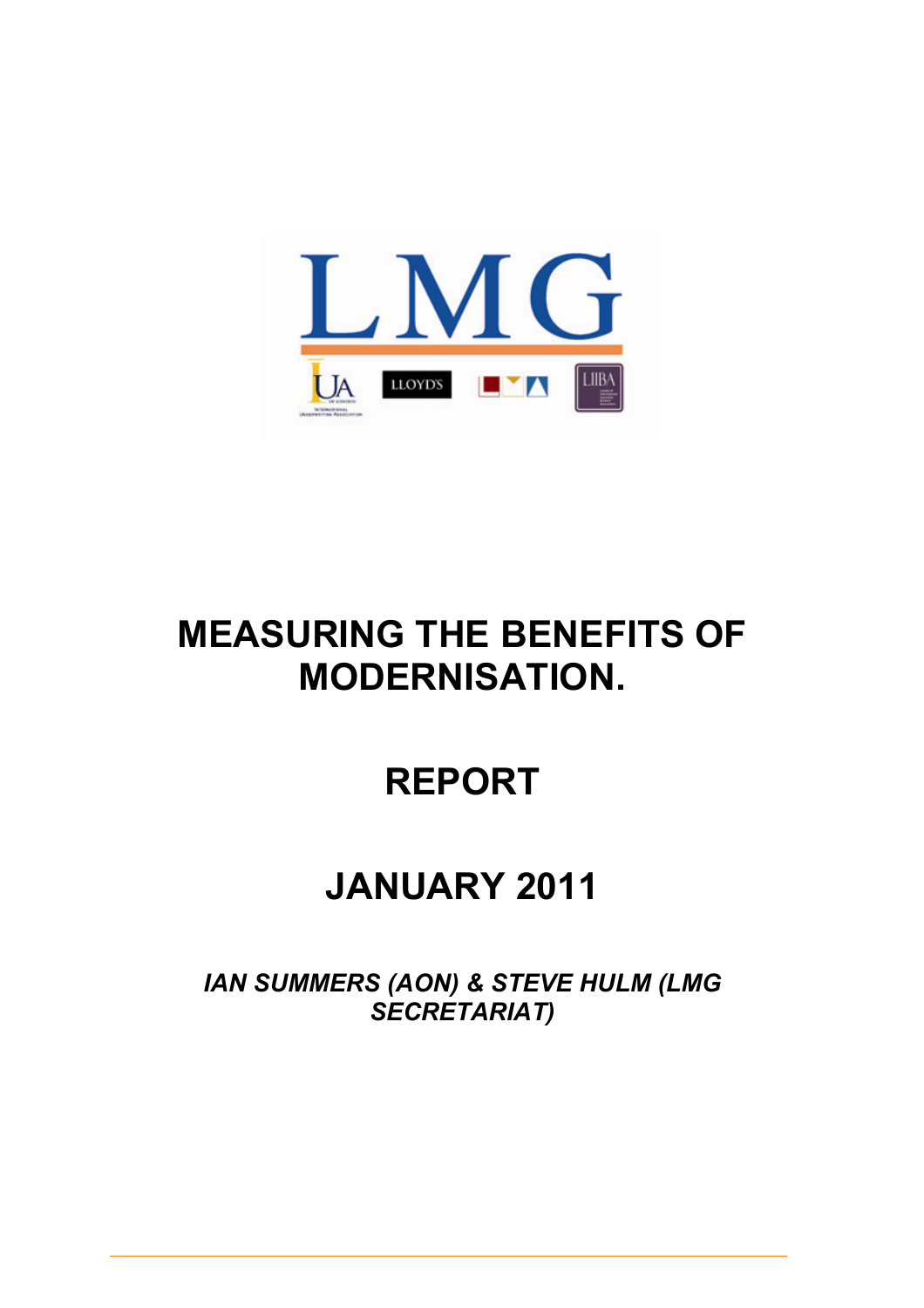

# **Contents**

| 1.  |       |  |
|-----|-------|--|
| 2.  |       |  |
| 3.  |       |  |
| 4.  |       |  |
| 5.  |       |  |
| 5.1 |       |  |
|     | 5.1.1 |  |
|     | 5.1.2 |  |
|     | 5.1.3 |  |
|     | 5.1.4 |  |
|     | 5.1.5 |  |
|     | 5.1.6 |  |
|     | 5.2   |  |
|     | 5.2.1 |  |
|     | 5.3   |  |
|     | 5.3.1 |  |
| 6.  |       |  |
| 6.1 |       |  |
| 6.2 |       |  |
| 6.3 |       |  |
| 6.4 |       |  |
| 6.5 |       |  |
| 6.6 |       |  |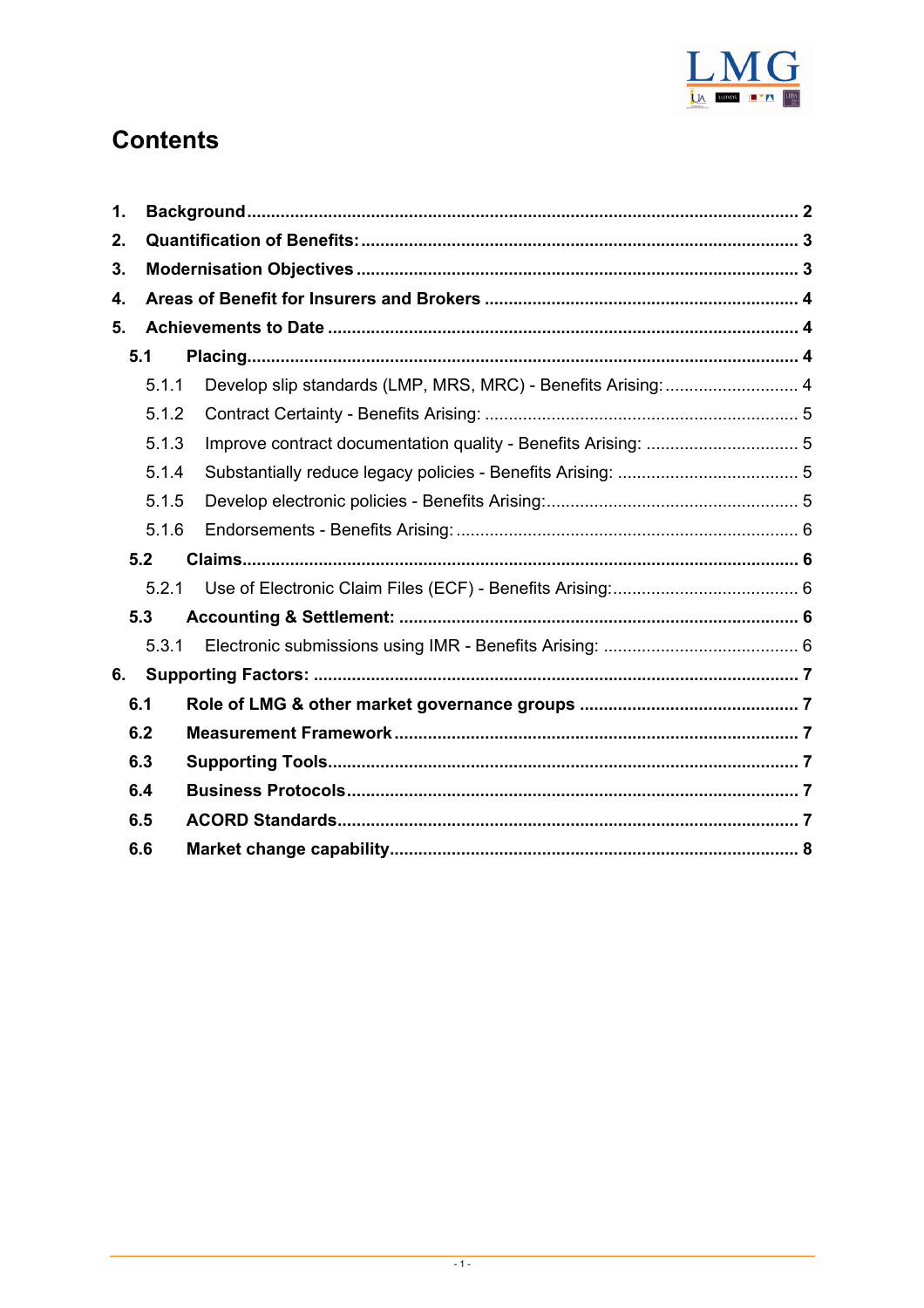

# <span id="page-2-0"></span>**1. Background**

 $\overline{a}$ 

London's market modernisation programme began in earnest with the response to the FSA's contract certainty challenge from 2005. Over those six years, the market has successfully delivered a number of projects aimed at streamlining the approach to processing business and making more effective use of technology support.

Much has been achieved. This has been the result of a collaborative approach, led by MRG (now LMG), the Market Associations and Lloyd's; but made possible by the efforts of all those with responsibility for process reform within individual market organisations. This report relates the achievements to date to specific areas of benefit for market organisations. It does not attempt to quantify these benefits but provides a checklist of areas in which these have arisen.

The prime objective of market modernisation work has been to improve client service; in particular the timeliness of response to client needs which should ultimately contribute to an enhanced level of business retention and attraction, and hence higher revenues and profitability for London Market organisations

There are examples of significant improvement in client-service timescales: for the issuance of contract documentation in recent years; and for the speedier agreement of claim movements made possible by the use of the Electronic Claim Files (ECF) system. Direct evidence of client experience and perceptions is limited. Nonetheless, the survey data that is available suggests that these improvements have been recognised; and that London is often now regarded as leading the way on processing capability, enhancing its long-standing reputation<sup>1</sup> as the premier market for speed and accuracy of quotations and risk placements.

A related achievement has been the ability to meet regulatory expectations. The contract certainty [in](#page-2-1)itiative represented a major achievement by the market in meeting the FSA's objectives as well as leading to the improvements in client service noted above. This demonstrated that the market had the change capabilities to respond to a major challenge and helped to create a platform for further improvements. The principles underlying market modernisation (early provision of accurate data in a structured form) will also make a significant contribution towards meeting the challenges of Solvency II.

A further motivation for the modernisation programme has been to improve management reporting, transparency and control over the business process. A number of respondents have cited improved reporting and control as a significant by-product of modernisation; that has led to greater focus, a better use of resources and greater efficiency.

In addition to the benefits outlined above, market modernisation has contributed to improvements in operational efficiency; although there are also other significant contributory factors such as the greater use of out-sourcing and off-shoring, as well as investment in systems. The message from most market organisations is not that they now have significantly lower staff numbers, or a lower cost base, but rather that they are now able to provide a better level of service with broadly the same cost base – despite operating in an environment with greater regulatory oversight.

Notwithstanding the achievements that have been identified, it is evident that, as a market, we do not maintain consistent data regarding operational cost savings or other benefits being achieved. Without such data it is difficult to properly assess the progress made. It is

<span id="page-2-1"></span><sup>&</sup>lt;sup>1</sup> Lloyd's Customer Perceptions Survey 2008, Airmic Surveys, Federation of European Risk Managers (FERMA) Survey 2010)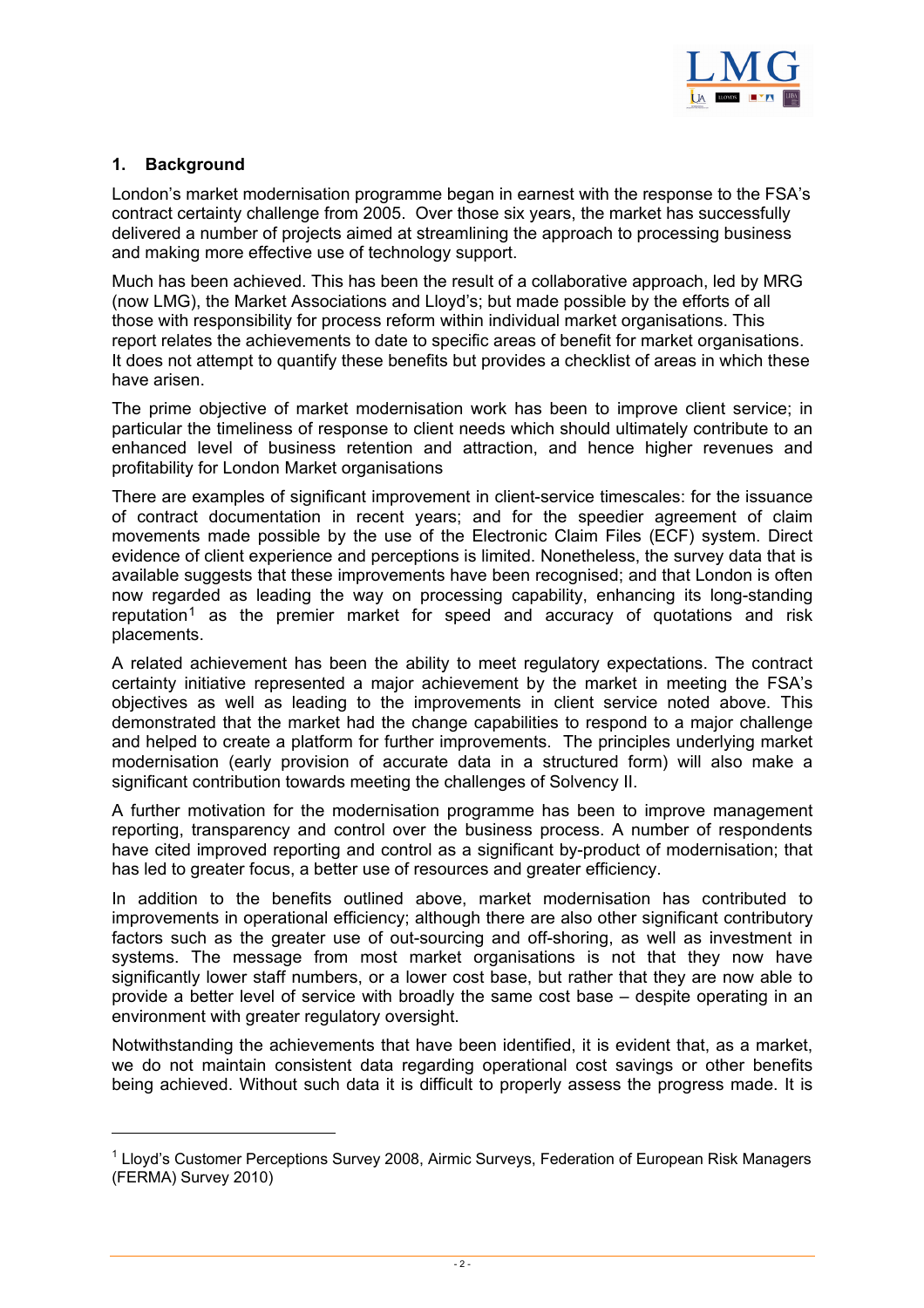

<span id="page-3-0"></span>therefore recommended that we should make it a priority for 2011 to develop such sources of information.

It is also clear that much remains to be done and other markets will continue to challenge our position. We need to ensure that the initiatives to date are applied to their full extent; that the speed and transparency of our claims service is enhanced; that we make greater use of ACORD messaging and structured data; and that there is greater scope for choice of service provision. Continuous improvement must be our mission for the future. This will, in itself, be evidence to clients of our commitment to better service their needs.

#### **2. Quantification of Benefits:**

We have been working with a range of broking and insurer organisations, of differing sizes, to seek quantification of the benefits that have arisen during the course of market modernisation work.

This has demonstrated that, as a market, we do not always have good data on the volumes of core business transactions (e.g. numbers of risk placements and endorsements); nor on the unit operational costs of processing these transactions. In other industries with a significant operational element one would typically expect to find such metrics readily available.

Such data as does exist on benefits quantification is inevitably clouded by other factors e.g. varying business volumes, premium rate fluctuations, exchange rate movements, outsourcing, off-shoring, efficiencies gained from internal projects and the commercial sensitivity of cost/benefits data.

Some organisations have been able to provide limited data regarding the impact of market modernisation on operational costs. Nonetheless, the data are sparse and not consistent in scope between organisations. Also there are clearly significant differences in the impact of modernisation work on individual organisations; depending on their start point and technological capabilities.

For these reasons we do not believe that it is currently possible to assemble meaningful data that quantifies the aggregate impact of market modernisation. Rather, we need to work towards such data being available in future, via the LMG's Benchmarking Work-Stream for 2011.

#### **3. Modernisation Objectives**

Market modernisation has been pursued to achieve improvements in:

- Client Service
- Process Efficiency
- Process Control (greater visibility and transparency)
- Perception of the "London Market Brand"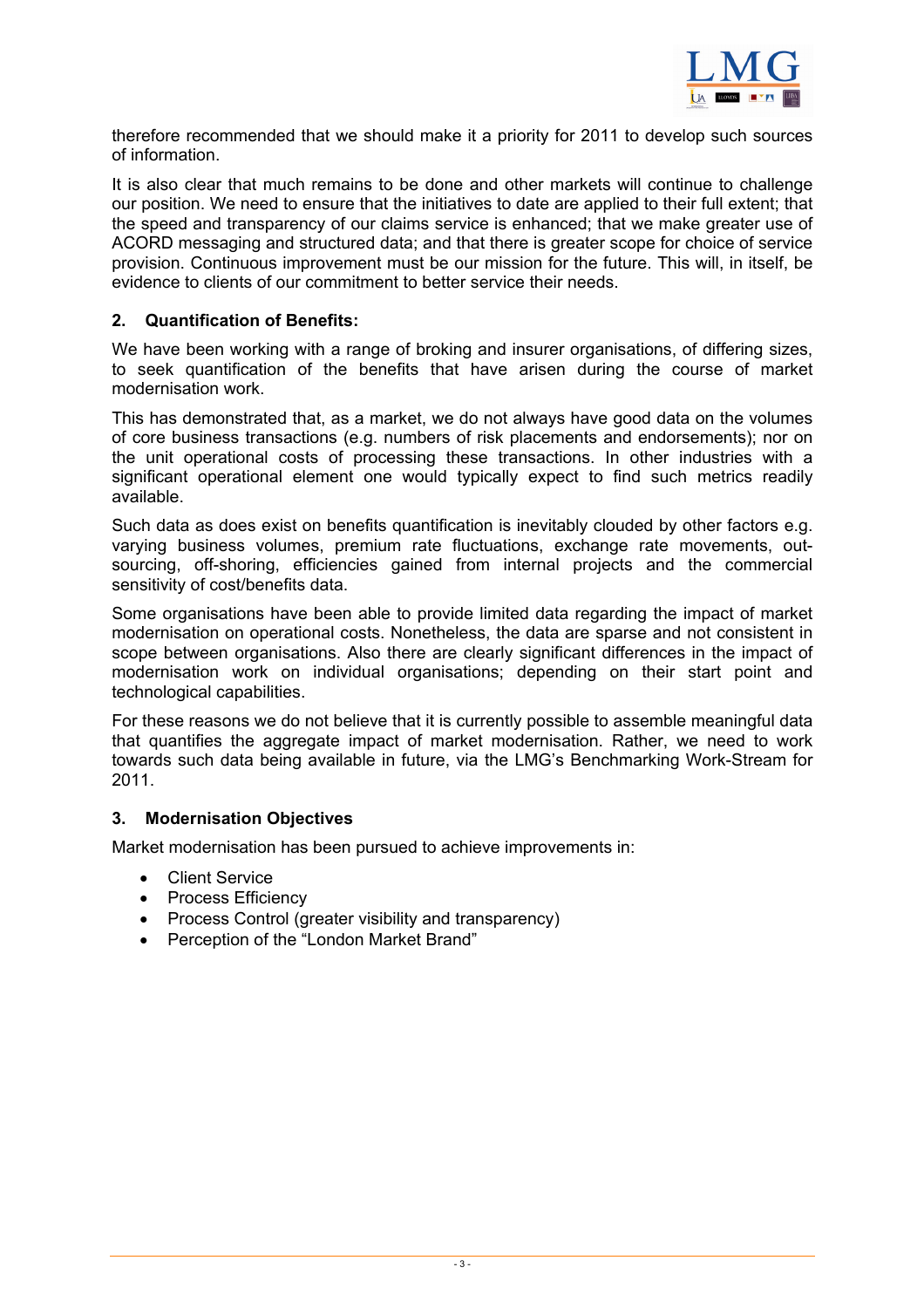

# <span id="page-4-0"></span>**4. Areas of Benefit for Insurers and Brokers**

These objectives in turn should result in potential benefits for insurers and brokers as follows.

#### **Client Service**

- business retention and attraction

#### **Process Efficiency**

- reduction in operational costs and speedier processing

#### **Process Control**

- ability to achieve regulatory compliance
- reduction in operational risk
- improved quality of documentation
- for insurers, improved capital efficiency (e.g. as a result of faster information flow)

### **Perception of the Brand**

- business retention and attraction
- attraction for staff and provision of ancillary services

### **5. Achievements to Date**

Each of the major initiatives is described below, together with a high-level assessment of the areas of benefit.

### **5.1 Placing**

### **5.1.1 Develop slip standards (LMP, MRS, MRC) - Benefits Arising:**

Slip standards have been enhanced, and implemented, across the London Market. These offer consistency, ease of slip construction by brokers in a standardised format and easier access by underwriters to relevant information; as well as offering a sound foundation for the exchange of structured information in electronic ACORD placing messages. The benefits of slip standards have been recognised by global brokers that have chosen to export the use of MRC into their overseas offices.

The Market Reform Contract (MRC) slip standard facilitated the use of this document as the insurer authorised contract documentation. This has resulted in a significant proportion of risks, typically where the 'client' is an insurance organisation, being evidenced in this way; avoiding the need for a separate covernote or policy document. Not only has this eliminated the additional work involved in the previous 'two stage' contract documentation process, it has also speeded up the issuance of contract documentation to the client and reduced the likelihood of any future legacy policy issues.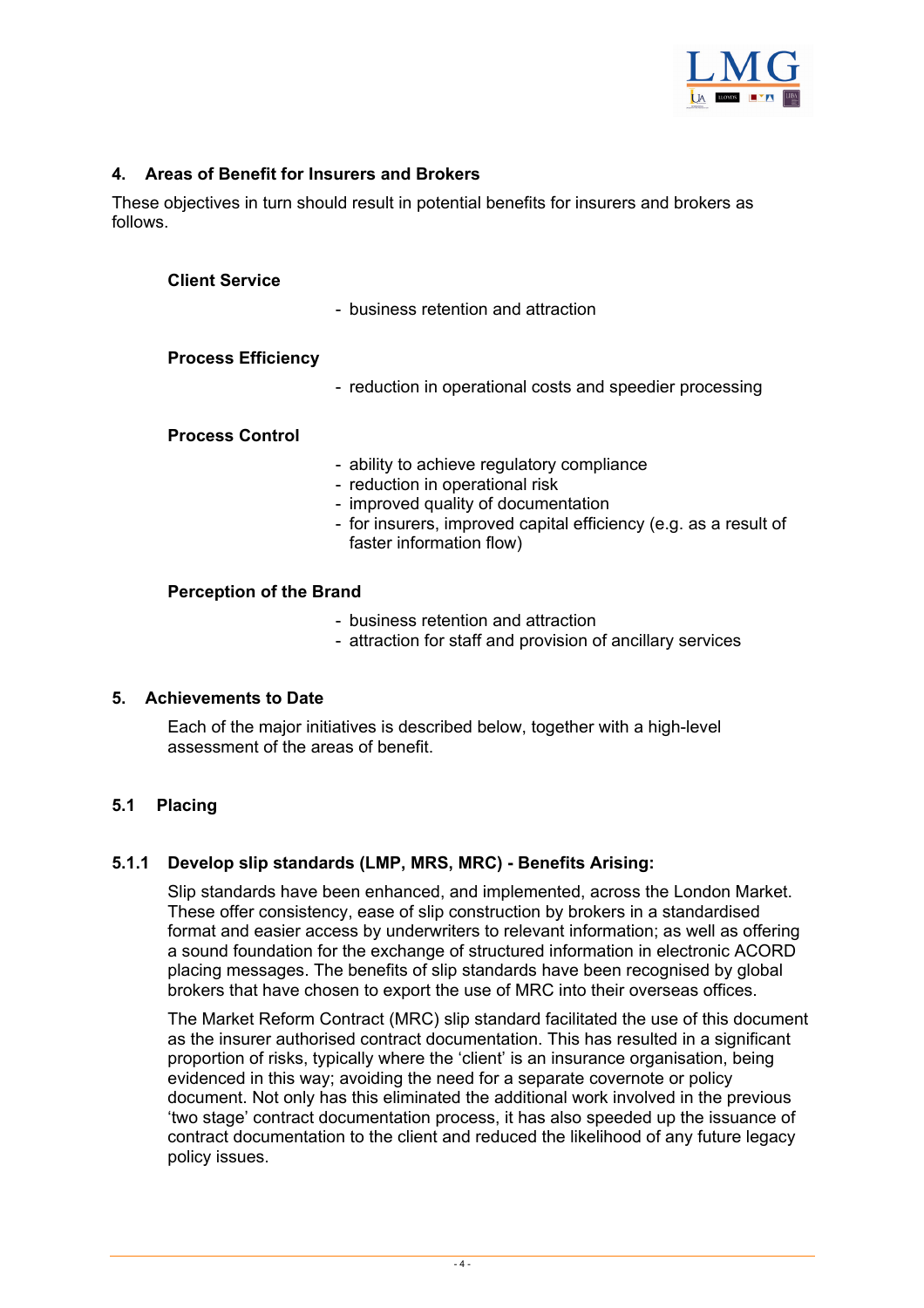

# <span id="page-5-0"></span>**5.1.2 Contract Certainty - Benefits Arising:**

The market's success in responding to the contract certainty challenge, set in December 2004 by the FSA, demonstrated that the market has the ability to achieve significant changes in process, culture and behaviour. Throughout 2007 the market maintained levels of Contract Certainty performance significantly above 90% and the ongoing maintenance of demonstrable contract certainty performance now lies with individual market organisations.

Contract certainty led to improvements in contract quality and to the speed in which contract documentation was delivered to the client. A recent (October 2010) survey of European Risk Managers demonstrated that the UK market outperformed its continental competitors by 40% in producing contract documentation promptly; a significant turn-around from previous surveys. From a broker perspective, the reduction in the need for covernotes reduced cost as well as reducing E&O exposures. Lawyers dealing with contract disputes also tell us that they are seeing an impact on their work e.g. a reduction in time spent on disagreements relating to the appropriate Law and Jurisdiction. The impact of contract certainty has been such that both the Bermudan market and the New York Insurance Commission have indicated a desire to adopt comparable codes of practice.

#### **5.1.3 Improve contract documentation quality - Benefits Arising:**

Lloyd's developed and implemented a contract Quality Assurance (QA) Tool to assist with up-front contract checking. It has also reformed the way in which post-contract quality checking is performed. As the contract certainty work has led to firms significantly enhancing their quality procedures during contract negotiation, the need for post bind review has been lessened.

Therefore, whilst signed Lloyd's Policy documents are still available from Xchanging In-sure Services (XIS), and still a key client requirement in many instances, the previous "stage 2" checks are no longer carried out. This has contributed to improvements in the timeliness of policy signing. The greatest improvement in client satisfaction in recent years (as measured by the Lloyd's Customer Survey responses) has been in their perception of the speed of delivery of contract documentation.

### **5.1.4 Substantially reduce legacy policies - Benefits Arising:**

Over a number of years the market had built up a backlog of 'legacy policies' i.e. contracts for which no policy (or other appropriate evidence of cover) had been issued to the client. The market reduced its legacy policy backlog systematically year on year. By the time central measurement ceased at the end of 2008, it had been reduced to approximately 8% of its mid-2006 level.

### **5.1.5 Develop electronic policies - Benefits Arising:**

There has been a very significant reduction in the number of policies required. Of these, 80% are now submitted electronically to XIS and approx. 90% of those are also signed & returned electronically. These changes deliver final contract documentation to the client between 5 and 7 days earlier than the previous paper process, helping to meet the overall contract certainty target of 30 days.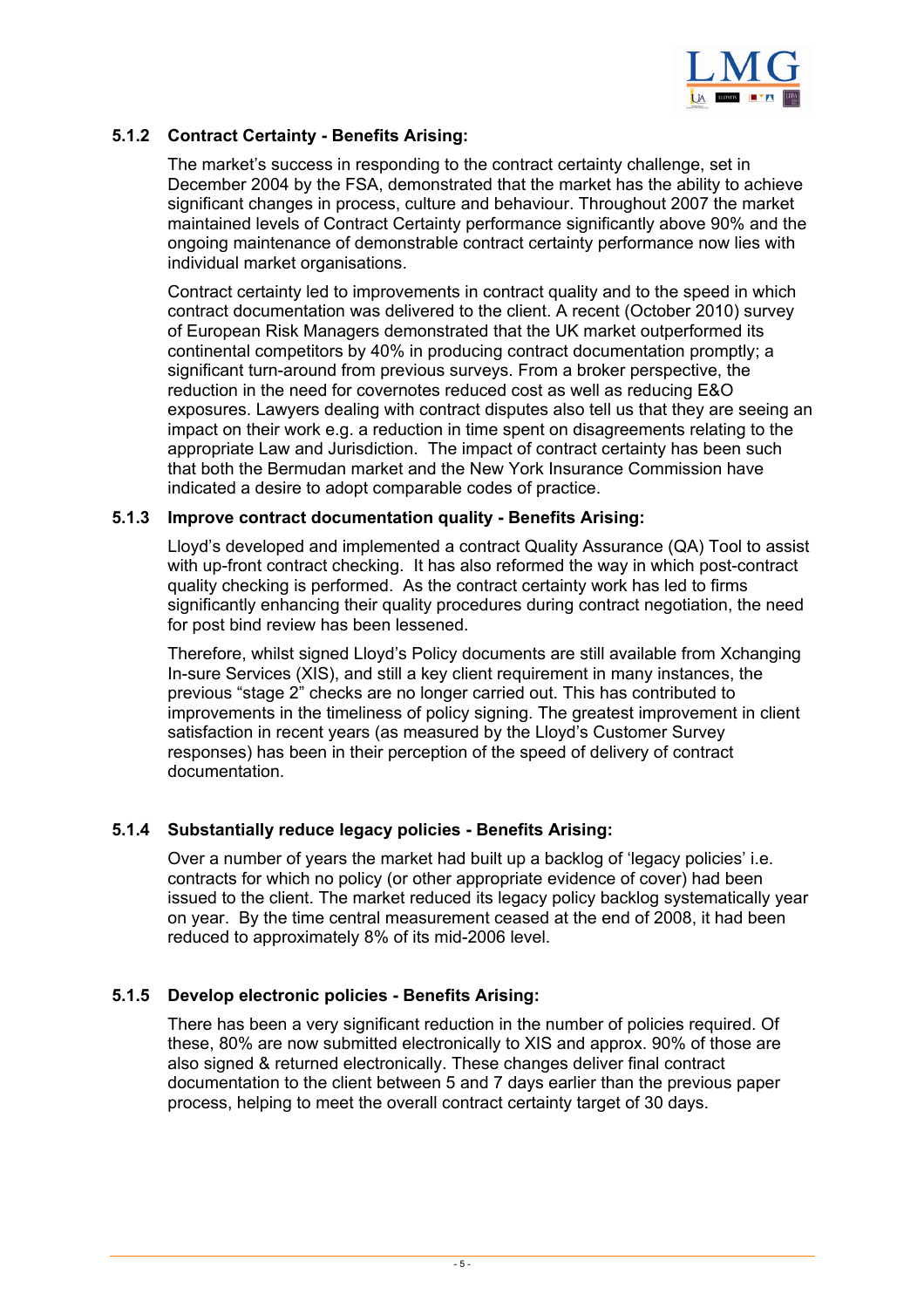

# <span id="page-6-0"></span>**5.1.6 Endorsements - Benefits Arising:**

A revised standard for endorsement agreements (MRCE) has been developed, improving the quality of the documentation and allowing it to be used as the basis of contract change documentation to the client.

An electronic endorsements initiative has enabled endorsements to be submitted, and in many cases agreed, electronically. This can achieve efficiency savings and a faster agreement cycle. This approach is the basis for the current electronic endorsements pilot in the marine market.

# **5.2 Claims**

### **5.2.1 Use of Electronic Claim Files (ECF) - Benefits Arising:**

The adoption of the Claims Agreement & Settlement System (CLASS) for Lloyd's has resulted in comparable platforms being used within the Lloyd's and Company markets to monitor the agreement of claims. The use of CLASS for Lloyd's supports the use of the Insurers' Market Repository (IMR) to hold electronic claim files.

The Electronic Claim Files (ECF) system is now being used for approx. 70% of all new Lloyd's claims (which represents over 90% of in-scope new claims). In the company market, use approaches 60% of all new claims. . The use of ECF results in earlier sight of claims information by following insurers (and hence the potential for earlier reserving) as well as offering opportunities to make the claims agreement process faster and more efficient. A time & motion study undertaken by the ECF user group demonstrated that the average ECF file now takes 47% of the time taken to complete a transaction on the equivalent paper file.

### **5.3 Accounting & Settlement:**

### **5.3.1 Electronic submissions using IMR - Benefits Arising:**

Approx. 95% of Original Premiums are now submitted to XIS as a scanned London Premium Advice Note (LPAN) on the IMR (and more than 85% of Additional/Return premiums). This speeds up the process by removing "van time" and is a stepping stone towards the submission of structured data in an e-accounting message – which is going live in the same week this report is published (January 2011).

In the Lloyd's Customer Survey 2008, 57% of Lloyd's brokers reported that the use of the IMR for accounting submissions had improved the speed of premium processing, partly as a result of "de-linking" checking from settlement which has been estimated to reduce payment cycles by up to 8 days and which results in earlier advice of signed lines to insurers. The use of the IMR has enabled Xchanging to reduce their premium processing service level from 5 to 3 days – therefore improving cashflow to insurers.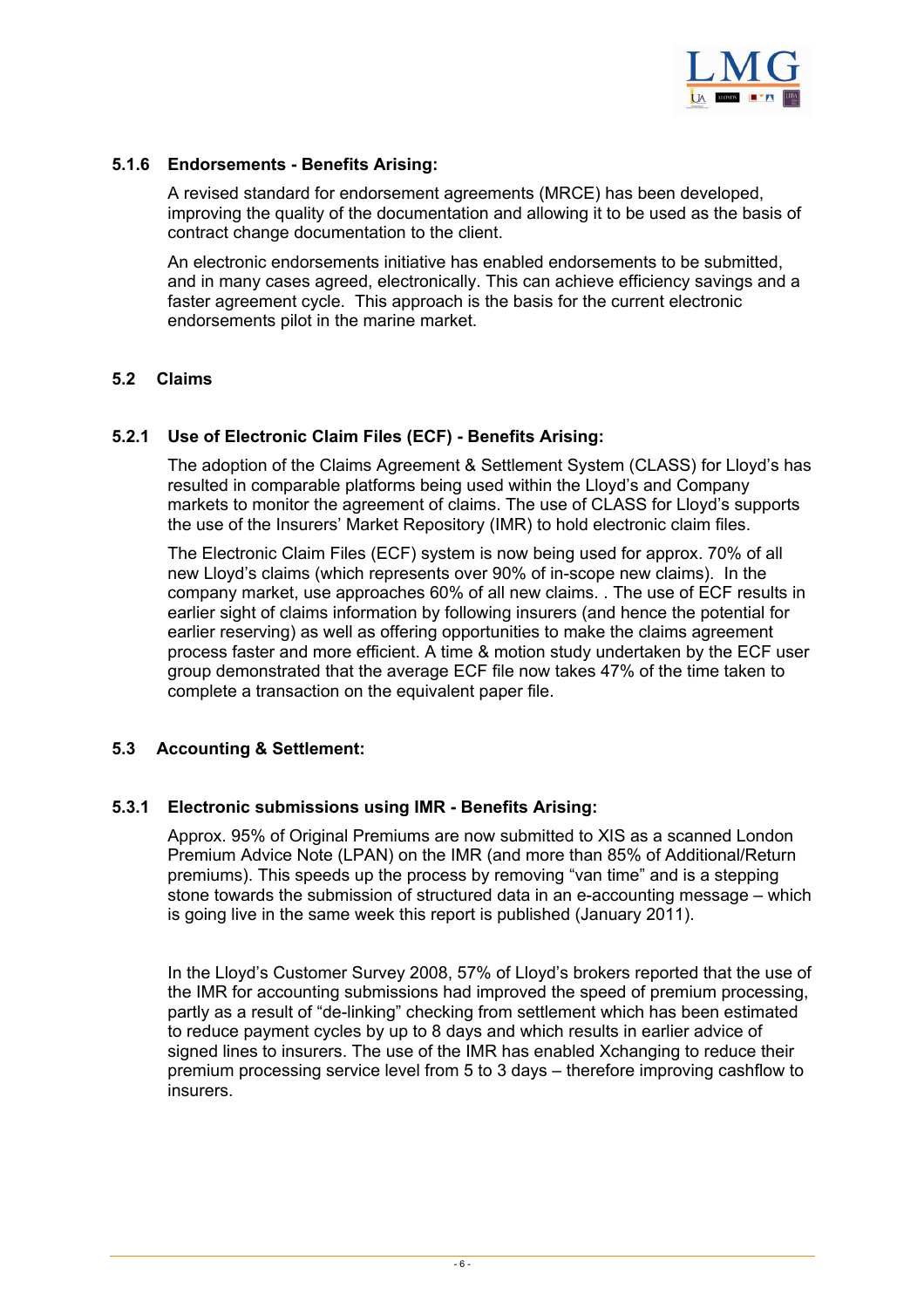

# <span id="page-7-0"></span>**6. Supporting Factors:**

### **6.1 Role of LMG & other market governance groups**

The London Market Group (previously Market Reform Group), and the other market governance bodies, have been effective in agreeing the necessary changes, ensuring that funding is in place and driving the implementation work. The recent agreement of the IMR contract, the IMR upgrade and the Finish What We've Started programme of enhancements to IMR/ECF represent an investment in the future of the market. The ability to reach cross-market agreement on such matters, via the LMG and Market Associations, is a sign of the growing maturity of the market in managing the change programme.

#### **6.2 Measurement Framework**

The use of appropriate metrics to monitor progress is an important component of any change programme. Wherever possible, LMG has sought to obtain data to validate the up-take and success of the reform initiatives. The use of 'league tables' to highlight comparative performance between an individual organisation and the market average has also been a successful reform tool for some projects.

Nonetheless the recent work on benefit quantification indicates that much remains to be done in ensuring good quality data to underpin modernisation work.

### **6.3 Supporting Tools**

During the course of market modernisation the constituent communities have worked together to produce tools that support and enhance the business process; examples of this are the Lloyd's Wordings Repository (a store of model wordings and clauses), the Lloyd's Quality Assurance tools (that support contract quality checking), Lloyd's Crystal (that provides guidance on territory specific requirements) and the LIIBA Tax Tool (that offers a means of completing and verifying tax information).

#### **6.4 Business Protocols**

Various business protocols have also been developed that make a significant contribution to the control and efficiency of business processes e.g. the Lloyd's 2006 and 2010 Claims Schemes, the Contract Certainty Code of Practice (setting out the principles and practicalities of contract certainty) and the General Underwriters Agreement (governing the agreement of contract changes).

### **6.5 ACORD Standards**

The accounting projects have been underpinned by the use of Document Repository Interoperability (DRI) standards. The eAccounts work, Marine Endorsements pilot, and the Future Process work, are all supported by the exchange of structured information in the form of ACORD messages. These reduce development costs, by providing a common standard for all to work to, and by easing the task of connecting to multiple parties – both in London and globally. Ultimately the end goal is Straight-Through-Processing; re-using data to avoid the costs and errors introduced by the rekeying of data. The London Market has played a pivotal role in developing and